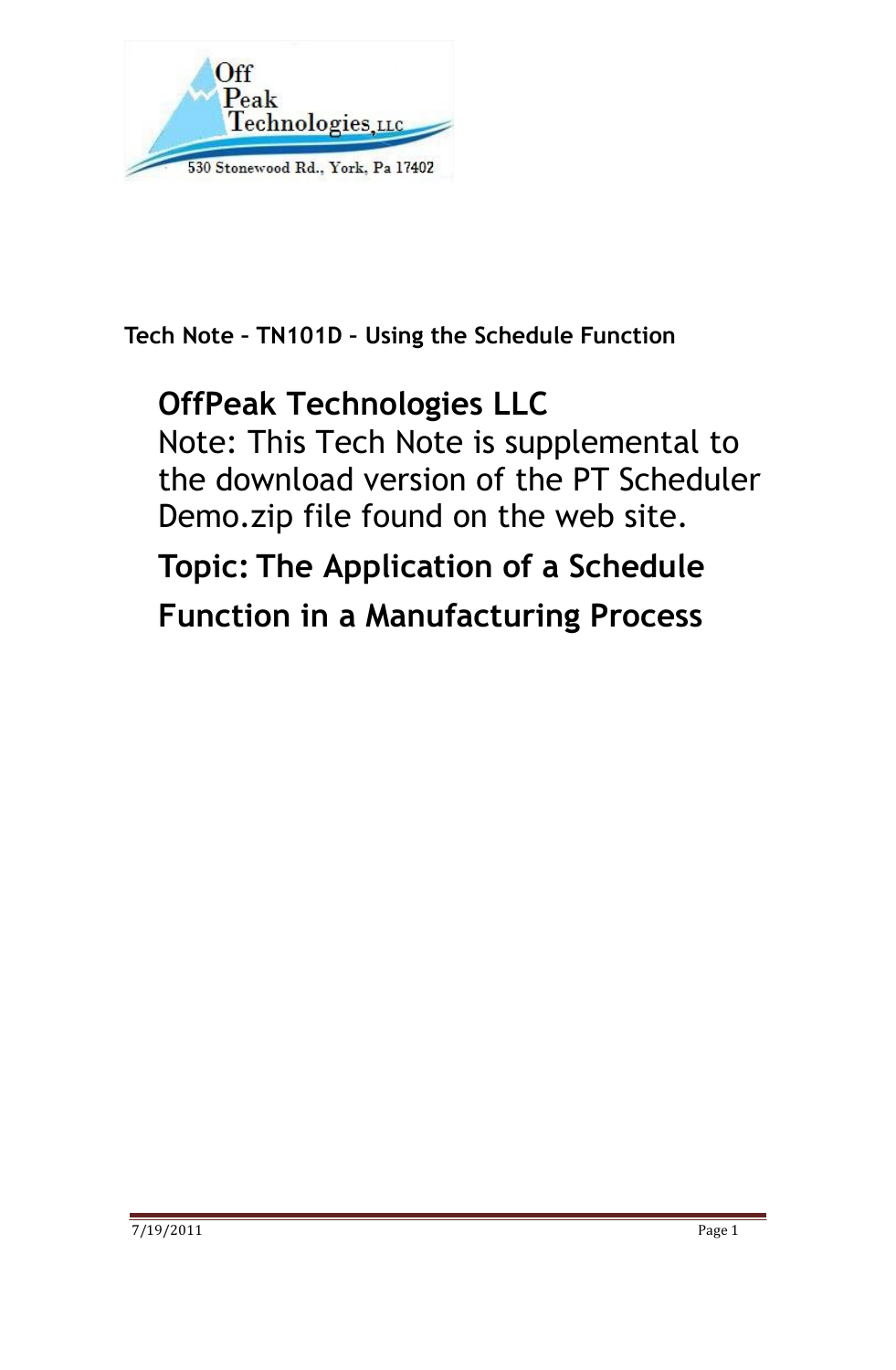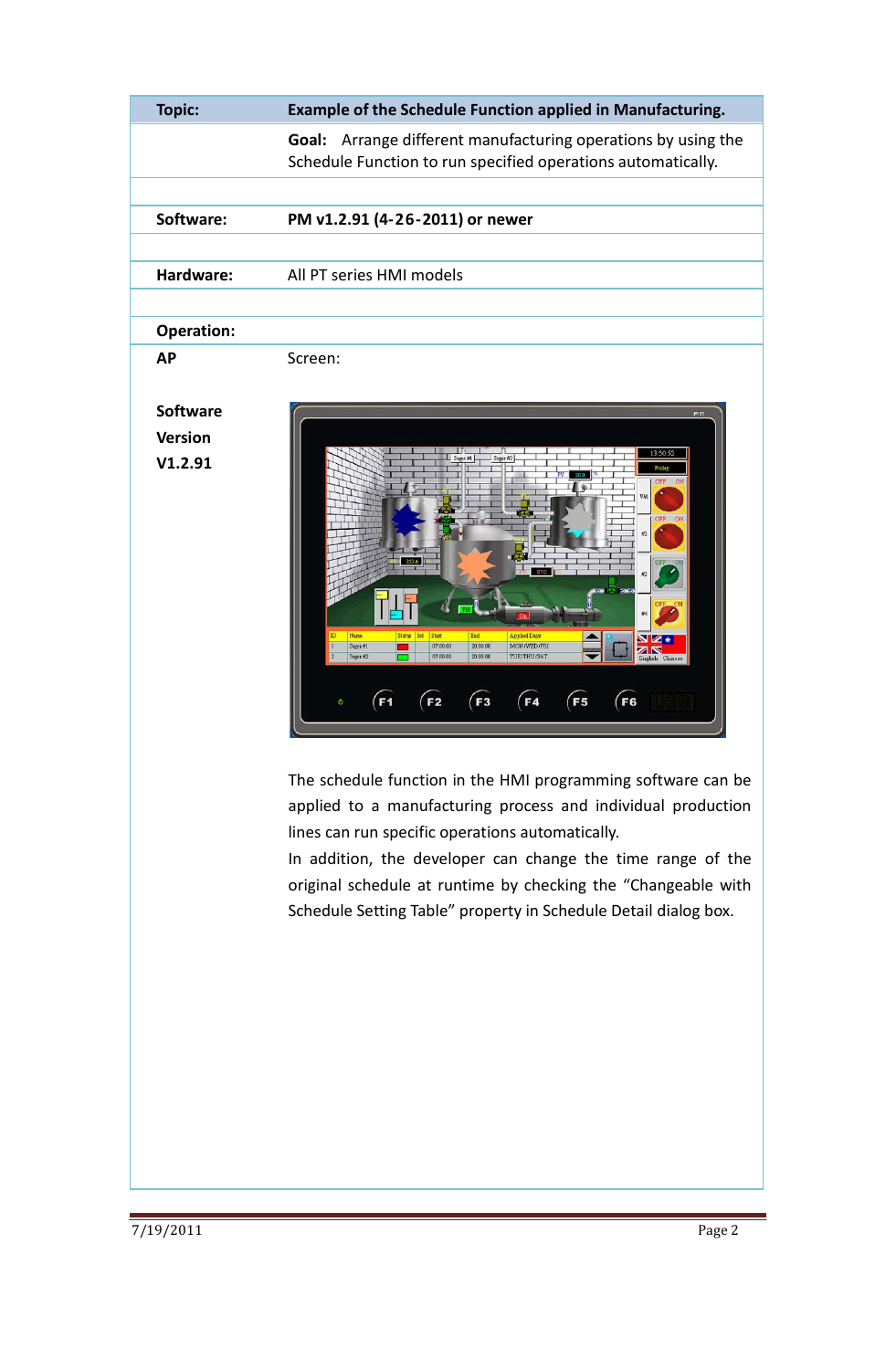Schedule Introduction:

(1) Up to 48 schedules (Number 1 to Number 48) can be registered in a panel application. Please see the illustration below.

| Schedule                          |                          |                    |                         |               |    |                        |                         |         |                     |    | $\times$    |
|-----------------------------------|--------------------------|--------------------|-------------------------|---------------|----|------------------------|-------------------------|---------|---------------------|----|-------------|
| General                           |                          |                    |                         |               |    |                        |                         |         |                     |    |             |
| $\triangledown$ Enable            |                          |                    |                         |               |    |                        |                         |         |                     |    |             |
| Use                               | No.                      | Name               | Start Action            | Write Address |    | Power-On End<br>Action | Action                  | Details | Prohibit Action Bit |    |             |
| 罓                                 | $\overline{1}$           | Suger #1           | $\checkmark$<br>Set Bit | \$u200.3      | 日田 | ☑                      | ☑                       | Edit    | $\nabla$ \$U100.0   | 日田 | $\triangle$ |
| 罓                                 | $\overline{2}$           | Suger#2            | Y<br>Set Bit            | \$U202.3      | 日田 | ☑                      | $\overline{\mathbf{v}}$ | Edit    | $\nabla$ \$U100.0   | ea |             |
| $\overline{\mathsf{v}}$           | $\overline{\mathbf{3}}$  | Suger #1 (Control) | $\checkmark$<br>Set Bit | \$u100.1      | 同園 | ☑                      | ☑                       | Edit    | $\nabla$ \$U100.0   | 日田 |             |
| 罓                                 | $\overline{4}$           | Suger #2 (Control) | $\checkmark$<br>Set Bit | \$u100.2      | 日田 | ☑                      | ☑                       | Edit    | $\nabla$ \$U100.0   | 日日 |             |
|                                   | $\overline{5}$           |                    |                         |               |    |                        |                         |         |                     |    |             |
|                                   | 6)                       |                    |                         |               |    |                        |                         |         |                     |    |             |
|                                   | $\overline{7}$           |                    |                         |               |    |                        |                         |         |                     |    |             |
|                                   | $\overline{\phantom{a}}$ |                    |                         |               |    |                        |                         |         |                     |    |             |
|                                   | ᠑                        |                    |                         |               |    |                        |                         |         |                     |    |             |
|                                   | 10                       |                    |                         |               |    |                        |                         |         |                     |    |             |
|                                   | $\boxed{11}$             |                    |                         |               |    |                        |                         |         |                     |    |             |
|                                   | $\boxed{12}$             |                    |                         |               |    |                        |                         |         |                     |    | ×           |
| $\frac{1}{2}$<br>Eng<br>Language: |                          |                    |                         |               |    |                        |                         |         |                     |    |             |
|                                   |                          |                    |                         |               |    |                        |                         |         | 確定<br>取消            |    | 説明          |

- (2) Each schedule can be programmed to either change the value of a specified PLC location or execute a specified macro at the designated time.
- (3) In addition to regular time schedule, you can select to make a schedule valid only for specified day. Please see the illustration below.

| <b>Schedule Details</b>                              |        |
|------------------------------------------------------|--------|
| Schedule No.: 1                                      | 0K     |
| Month: $3 \times$<br>Special Day<br>Day: $11 \times$ | Cancel |
| Time Range                                           |        |
| $\bigcirc$ Variable<br>⊙ Constant                    |        |
| Changeable with Schedule Setting Table               |        |
|                                                      |        |
|                                                      |        |
|                                                      |        |
|                                                      |        |
| Start Time: 07 : 00 : 00                             |        |
| End Time: 20 : 00 : 00                               |        |
|                                                      |        |
|                                                      |        |
|                                                      |        |

(4) Schedule Setting Table

| ID             | Name               | <b>Status</b> | Set | <b>Start</b> | End      | <b>Applied Days</b> |
|----------------|--------------------|---------------|-----|--------------|----------|---------------------|
|                | Suger#1            |               |     | 07:00:00     | 20:00:00 | MON/WED/FRI         |
| $\overline{2}$ | Suger#2            |               |     | 07:00:00     | 20:00:00 | TUE/THU/SAT         |
| 3              | Suger #1 (Control) |               |     | 07:00:00     | 20:00:00 | MON/WED/FRI         |
| $\overline{4}$ | Suger #2 (Control) |               |     | 07:00:00     | 20:00:00 | TUE/THU/SAT         |
|                |                    |               |     |              |          |                     |
|                |                    |               |     |              |          |                     |
|                |                    |               |     |              |          |                     |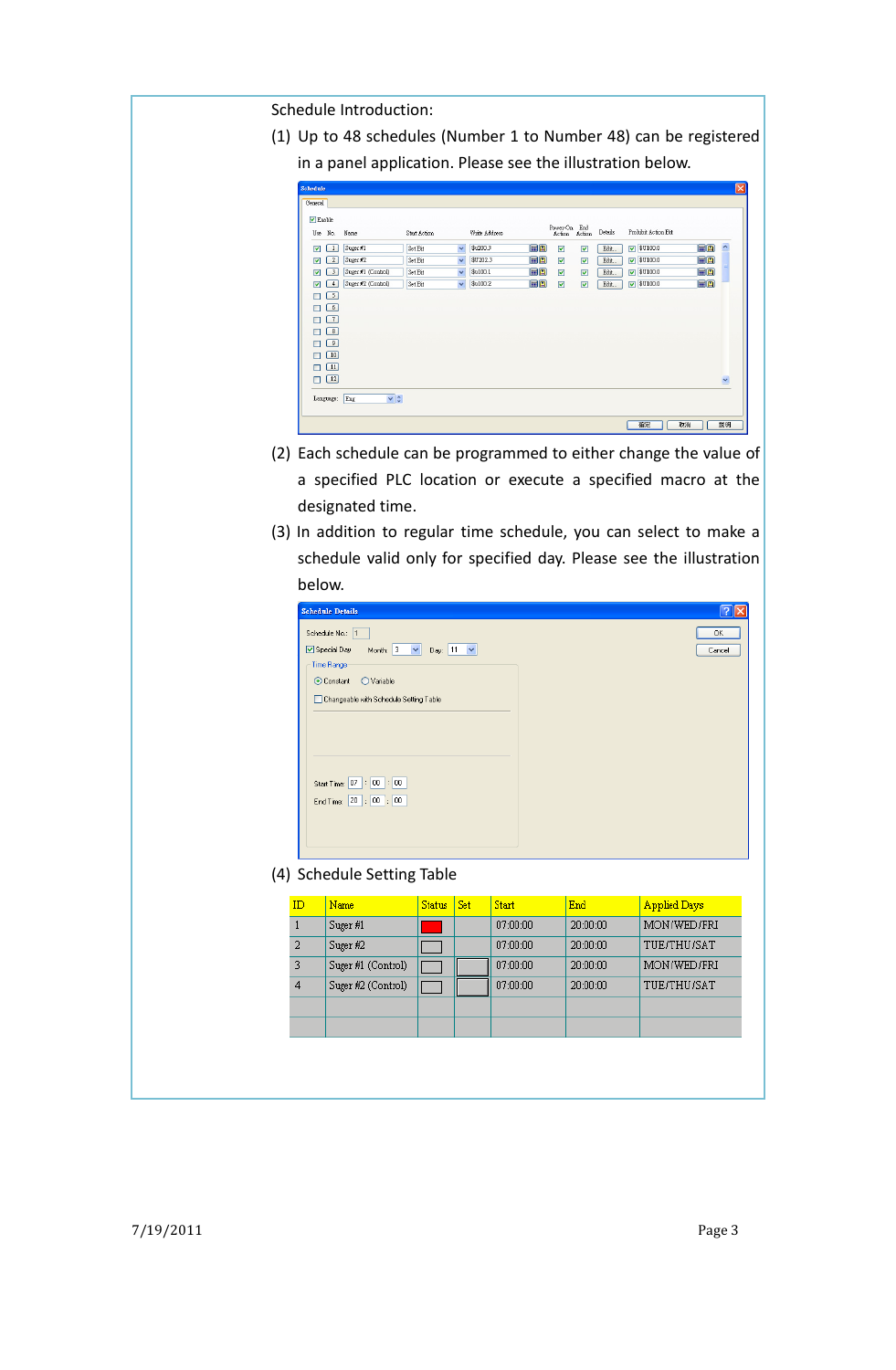Notification: 1) The Time schedule features are one time actions. When the Start Time is reached, the designated device address is written to just once. The write action is not repeated.



- 2) The Start Value and the Prohibit Action Bit are read only once at the beginning of the time range. Since regular readout is not possible, there may be a slight data communication delay that causes a slight delay in the Start Time. For the same reason, the delay may also occur in the End Time.
- 3) When the time range of a schedule is changed by whatever method and the current time is inside the time range, the start action is performed.
- 4) When the same Start Times and End Times appear in multiple schedules, they are handled in order, starting from the smallest schedule number.
- 5) If the Start Action is completed and then a power outage occurs, the End Action will be performed at the End Time after the power is resumed.